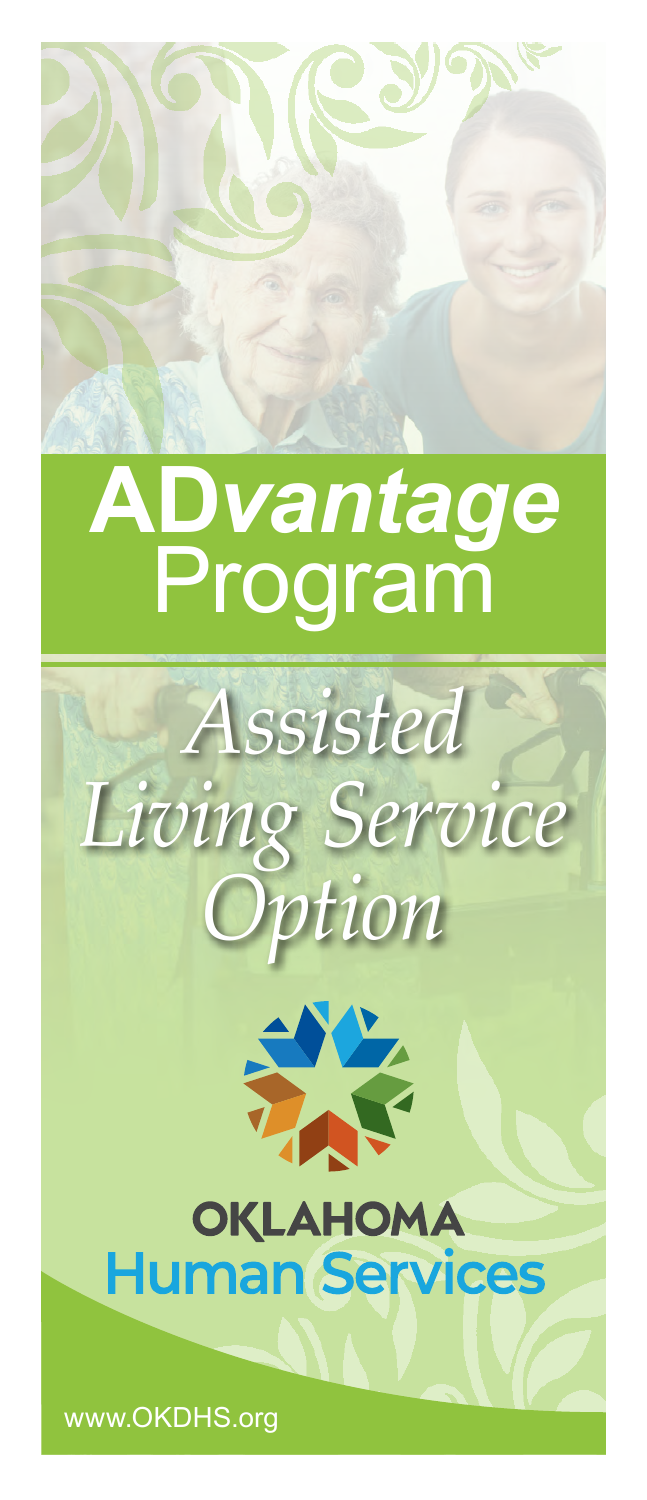#### LIVING COSTS

The AD*vantage* Program does not pay for rent or board. The AD*vantage* member is responsible for paying rent and board, which is no more than 90 percent of the Supplemental Security Income (SSI) Federal Benefit Rate. This amount includes the cost of rent and three meals per day with snacks available daily.

Some AD*vantage* members whose gross income is more than 150 percent of the SSI Federal Benefit Rate may have copay for personal care services received in the assisted living facility. Your AD*vantage* social worker will discuss your financial obligations when you apply for the AD*vantage* Assisted Living Service Option.

#### HOW TO APPLY

Current AD*vantage* members should contact their case manager to discuss the AD*vantage* Assisted Living Service Option.

If you are not an AD*vantage* member, contact the AD*vantage* Administration at 800-435-4711 for application information or for more information about the AD*vantage* Program. You may also visit your local DHS county office to apply.

Visit www.OKDHS.org for more information.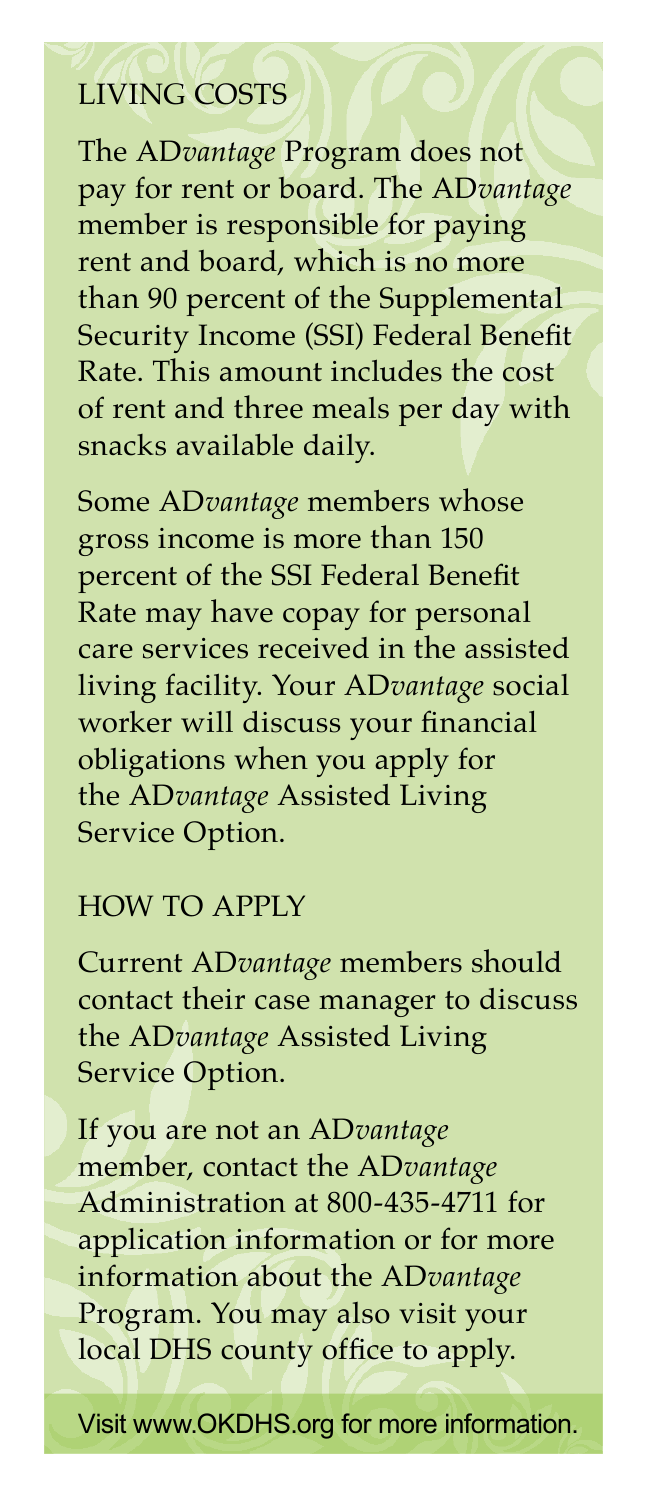## The **AD***vantage* **Medicaid Waiver**

The AD*vantage* Medicaid Waiver program provides Medicaid services to help people stay at home instead of going to a nursing home. The program assists seniors and adults who have physical disabilities. Assisted living is a homelike, non-institutional setting offering services for those who may need daily assistance but not continuous nursing care. Assisted living facilities offer services such as:

- Daily Meals
- Housekeeping
- Laundry
- Help with Taking Medications
- Personal Care
- Intermittent or Unscheduled Nursing Care
- Assistance with Transfer and Ambulation
- Social, Recreational and Exercise Opportunities

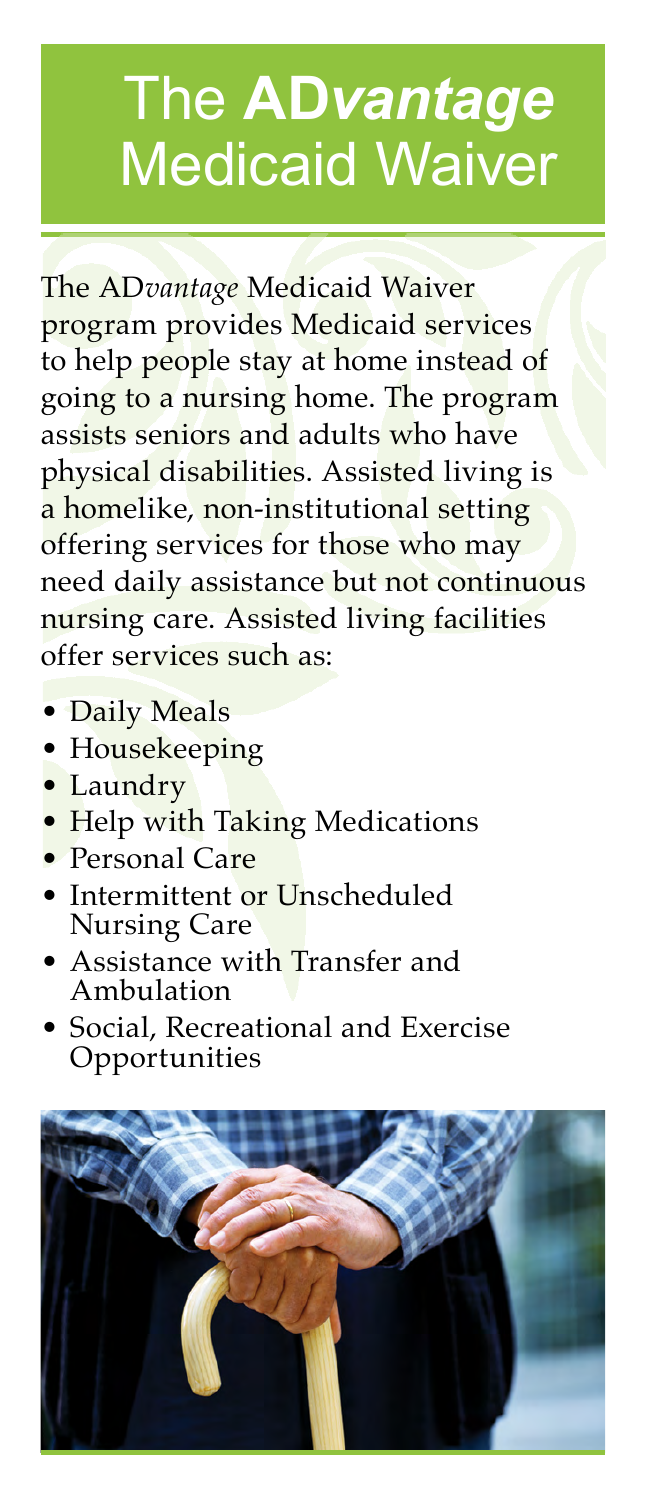### **AD***vantage* Assisted Living Service Option

Assisted living facilities also provide 24-hour access to staff to respond to resident needs and provide supervision, safety and security.

The AD*vantage* Assisted Living Service Option provides a case manager assigned to each member to assist with the member's individual needs as determined in an Interdisciplinary Team meeting where an individualized service plan is developed for the member.

#### QUALIFYING FOR ADVANTAGE ASSISTED LIVING SERVICE OPTION

**First, you must become an AD***vantage* **Program member. To qualify for the AD***vantage* **program, you must meet all of the following criteria:**

• Be determined medically eligible by DHS nurses

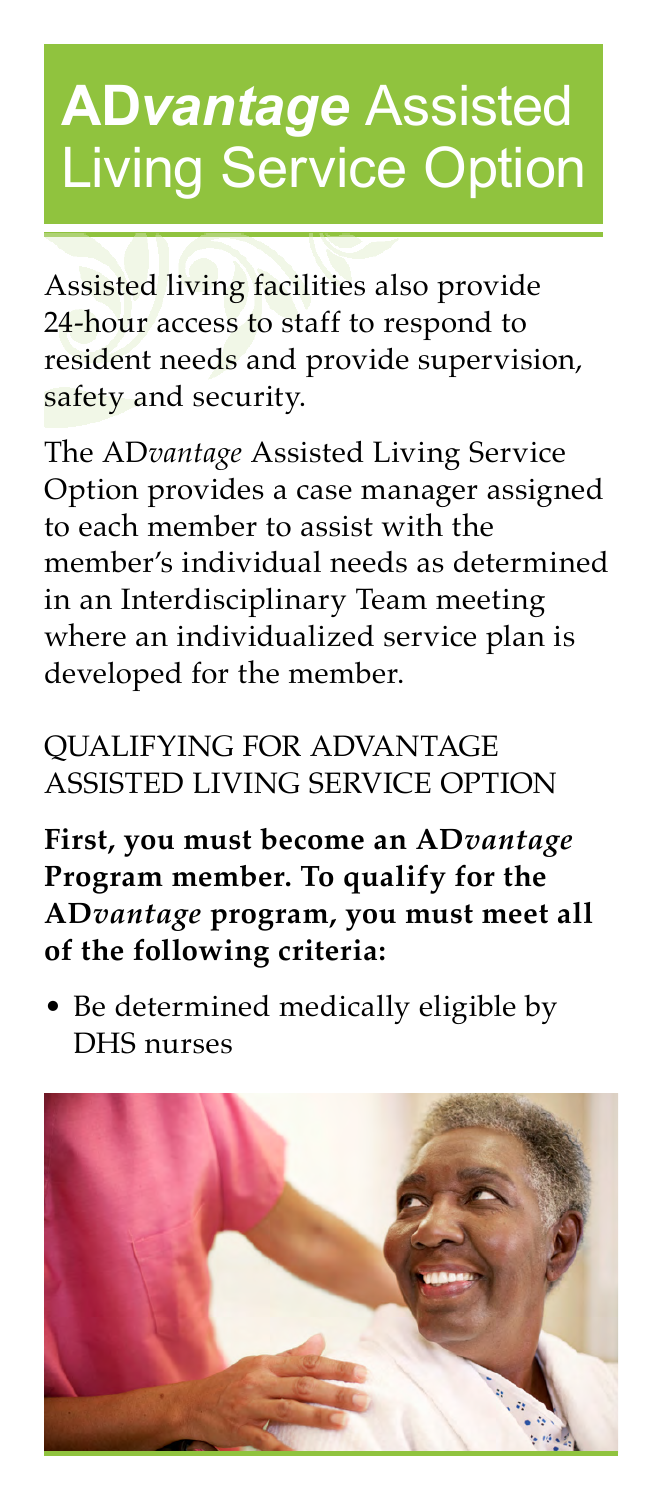- Be determined financially eligible by a DHS social worker
- Meet all categorical factors as determined by the AD*vantage* Administration

**Once you are an AD***vantage* **member, to qualify for the AD***vantage* **Assisted Living Service Option, you must meet one of the following criteria:**

- Your current residence is unsafe
- Your current home has barriers that limit your activities of daily living
- You are at risk of losing your home
- At times, you need more care than an in-home provider or caregiver can provide
- You live in an assisted living facility and need to move, but no other residence is available

The AD*vantage* Assisted Living Service Option is only provided in assisted living facilities contracted with the Oklahoma Department of Human Services (DHS) AD*vantage* Administration. Call 800-435-4711 to find an assisted living facility under contract.